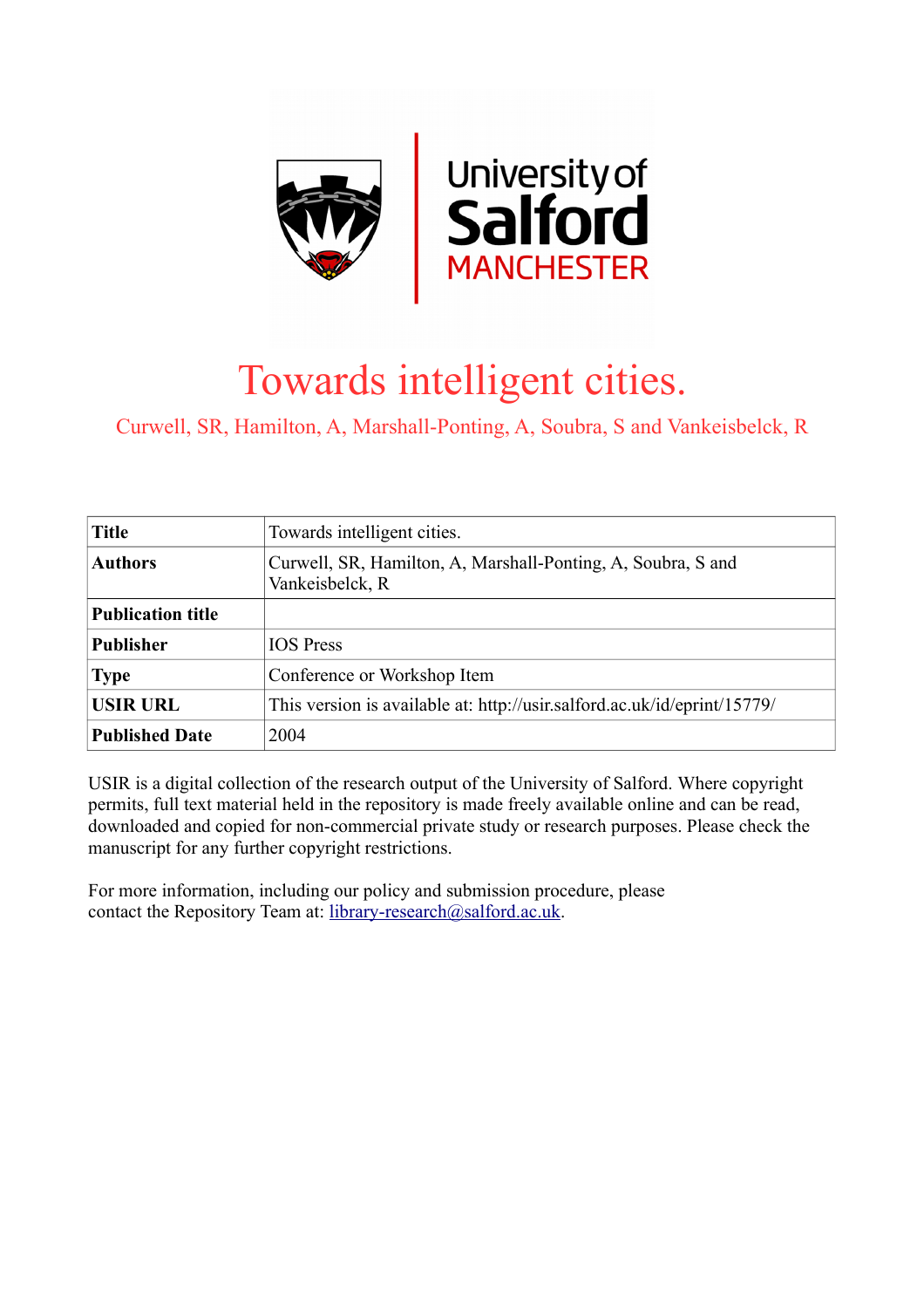# **Towards Intelligent Cities**

Steve Curwell<sup>1</sup>, Andy HAMILTON<sup>2</sup>, Amanda MARSHALL-PONTING<sup>3</sup>, Souheil SOUBRA<sup>4</sup>, Rémi Vankeisbelck<sup>5</sup> <sup>1</sup> Research Centre for the Built and Human Environment (BUHU), University of Salford, *the Crescent, Salford, M7 1NU, United Kingdom. Tel: +44 (0)161 295 4622, Fax: + 44 (0)161 295 5011, Email: s.r.curwell@salford.ac.uk* <sup>2</sup>*Tel: +44 (0)161 295 5366, Fax: + 44 (0)161 295 5011, Email: a.hamilton@salford.ac.uk* 3 *Tel: +44 (0) 161 295 7056, Email: a.j.marshall-ponting@salford.ac.uk* <sup>4</sup> *CSTB, BP 209, 06 904, Sophia Antipolis., France Tel: +33 (0)4 93 95 67 23, Fax: +33 (0)4 93 95 67 23, Email: soubra@cstb.fr* <sup>5</sup> *CSTB, BP 209, 06 904, Sophia Antipolis., France Tel: +33 (0)4 93 95 64 15, Fax: +33 (0)4 93 95 67 23, Email:remi.vankeisbelck @cstb.fr*

> **Abstract:** This paper reports on the ongoing IntelCities (Intelligent Cities - IST no. 507860) integrated project, which commenced in January 2004 that seeks to integrate e-governance and e-urban planning. IntelCities is still at a formative stage and the paper seeks to explain the background, the research questions and preliminary design of prototyping studies to be carried out in the cities of Marseille, Siena, Helsinki, Rome, Leicester, Dresden, Berlin and Manchester. These prototypes are to be linked together to demonstrate an integrated open system city platform. The main business opportunities for IST companies and in terms of increased efficiency in e-urban planning are explored. The main outcomes are anticipated, which include a new public asset in terms of a city-wide intelligent information system.

# **1. Introduction**

Internet access is expanding rapidly, with penetration into households across the whole of the EU likely to exceed 50% in the near future. As over 70% of Europeans live in cities, visions of the knowledge society (KS) are largely framed in an urban context in the form of information and computer technology (ICT) enabled, intelligent communities. EU policy has explicitly cast cities in the role of engines for change for regional, national and European economic progress. Hence, from an EU policy perspective, the interaction between cities and ICTs is expected to act both as the key driver and as the primary location for the delivery of the knowledge economy and society.

In this context the main objective of INTELCITIES – developed from the Intelcity Roadmap project in FP5  $[1]$  – is to create a new and innovative set of interoperable egovernment services to meet the needs of both citizens and businesses. This will provide interactive citywide on-line applications and services for users that will make all aspects of what is "going-on" in the city available to all, which will support:

- 1. the everyday needs and requirements of citizens and business through 24 hour access to enhanced transactional city services;
- 2. more efficient city management and administration by integrating functions and services across city authorities, regional and national governmental agencies, utility and transport system providers and citizens/NGO networks;
- 3. much more innovative and effective approaches to urban planning through more reliable electronic city modelling, using advanced visualisation and predictive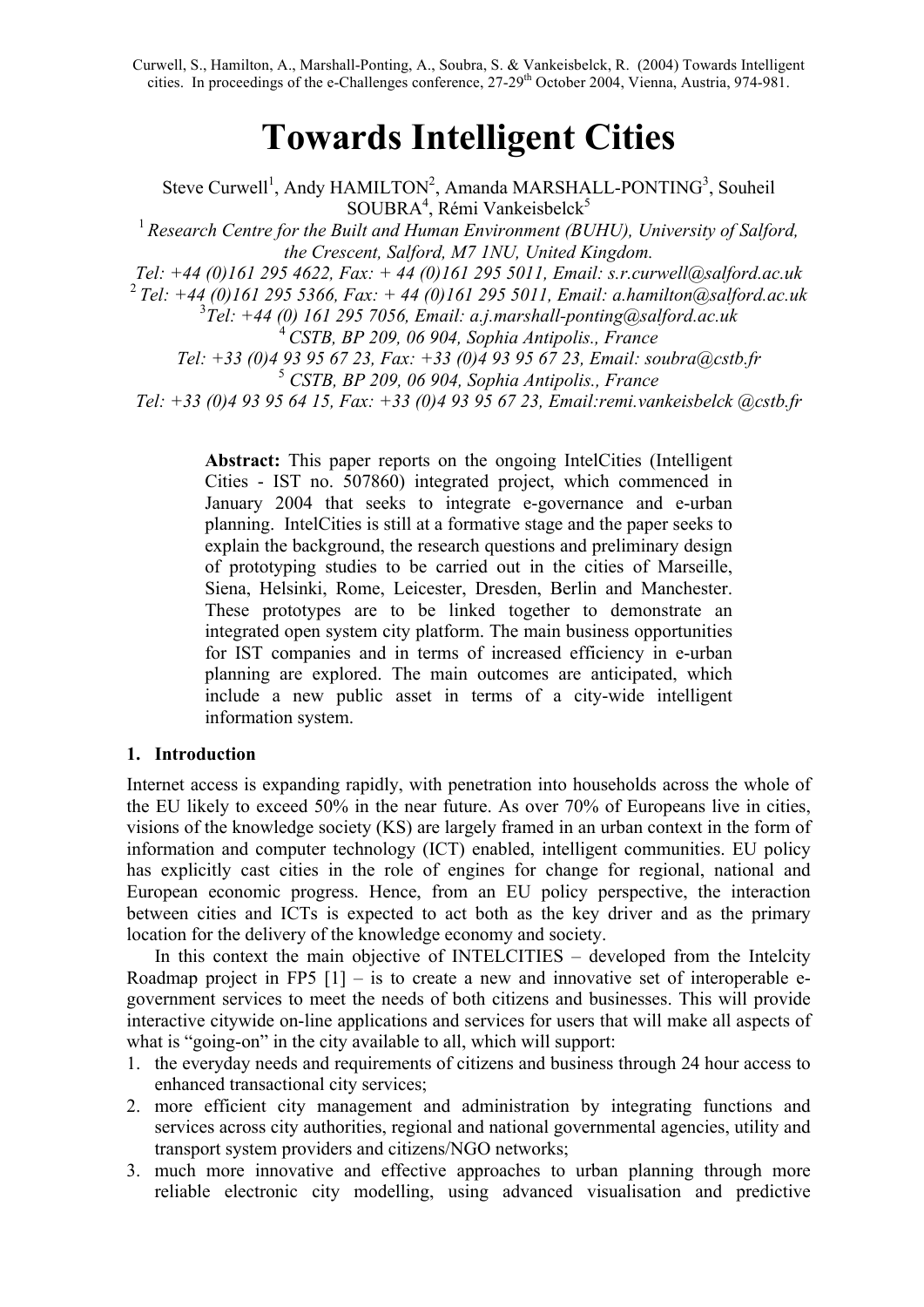techniques, which will enable citizens and businesses to play a far more participative and inclusive role in influencing how planned changes in the city will affect their lives.

# **2. Objectives**

The achievements of the project against the main objectives for the first few months of the project in terms of the approach to the broad requirements of the integrated project as a new form of EU research instrument, which will include:

- 1. RTD in terms of interoperability and advanced visualization for e-local Government and e-Planning services. This will include aspects of the open system architecture, data mapping and integration, as well as indicators and benchmarks.
- 2. Prototyping and demonstrations in a number of EU cities in terms of e-Local Government Services including enhanced Information Services, e-Transport Information and Mobility, e-Land Use and e-Regeneration also including issues of e-Inclusion and e-Participation.
- 3. Knowledge Management in terms of capturing good practice in the participating cities and development of e-Learning and capacity building modules for city officials, business and citizens
- 4. Innovation and transformational changes in e-Local Governance for more effective exploitation and implementation in Cities as well as the business opportunities for ICT companies particularly SMEs.

# **3. Methodology**

The new forms of electronic governance are at an experimental stage in which learning by doing in cities is the key, especially in terms of developing and utilizing best practice. In the project, prototype system development will test interactive forms of electronic service delivery over different technology platforms, e.g. iDTV, PC based and mobile, in diverse socio-economic environments. The underlying objective is to ensure that all the applications and services can be made to work together in a seamless and interoperable manner. At the same time the project is addressing key human factors in order to ensure that these approaches maximize support for social inclusion so that all citizens, regardless of gender, age, ethnicity and disability, will be able to use the applications and services in ways which will increase their knowledge of, and involvement in, the city. Ultimately the aim is to ensure that people can use these to enhance their lives and to participate more fully in the information society and the knowledge economy.



*Figure 1: Iterative social learning research process*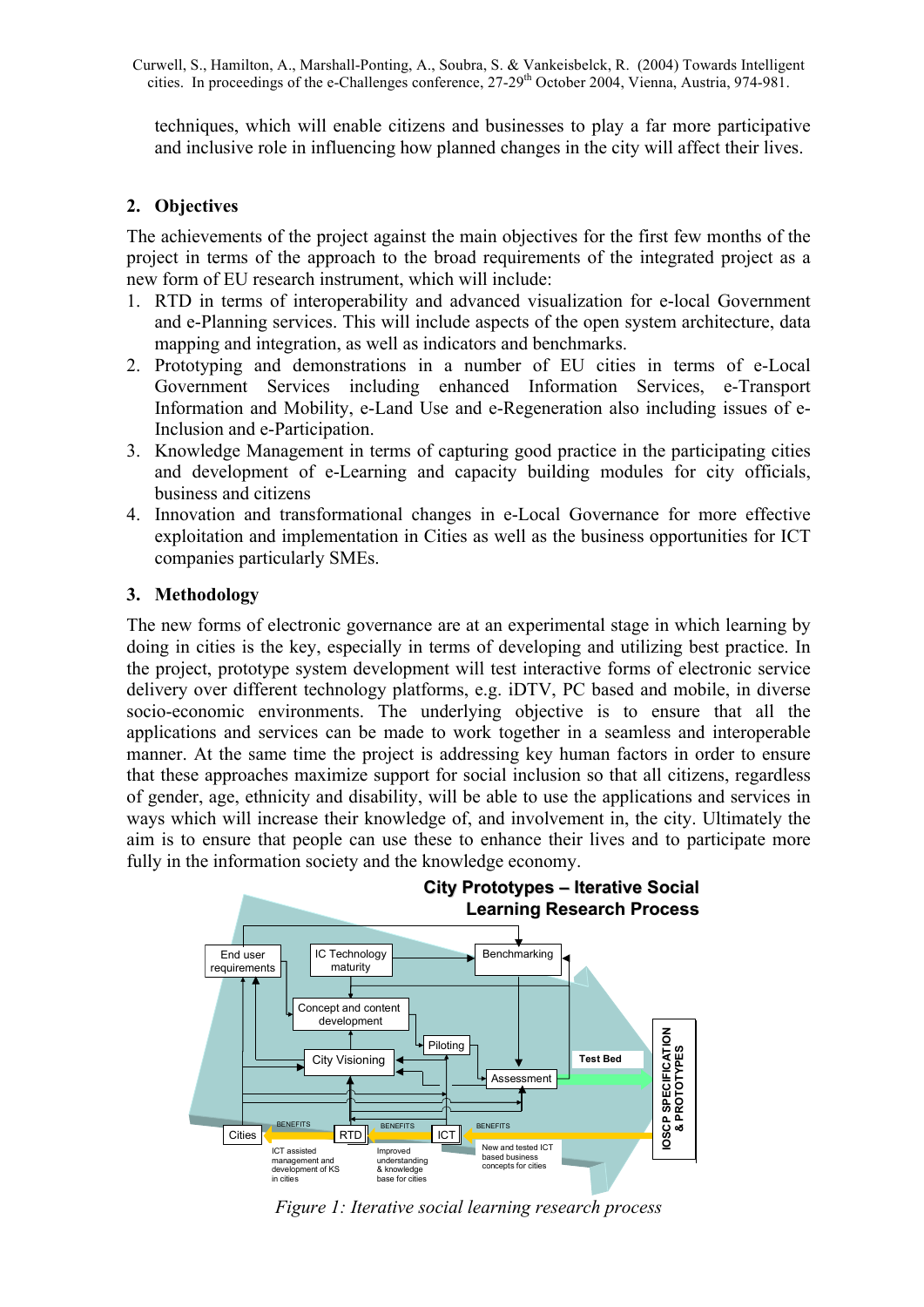Figure 1 shows the iterative way in which the five main areas of activity which structure the project – technology development (city prototyping activities), ICT research, technological development and innovation; knowledge transfer and capacity building; governance and business development and innovation; and project management and communications – will be integrated to develop the IOSCP prototypes. Stakeholder participation plays a central role in the project and is the major factor that drives the research design. The construction of the consortium and its structure reflects this and the cities will be considered as social learning laboratories in which iterative action research experiments will take place. Each of these will develop modules of the IOSCP through implementation of technology and through exploring administrative and planning process re-engineering that seeks new e-solutions for advancing the relations between citizens, public administration and business.

The work is divided into three phases, development requirements and specifications, implementation of the prototype studies and final evaluation. The main project outcome is a prototype of the IOSCP and a detailed specification for the development and deployment of it in cities. Figure 1 shows the overall logic and interactions within the iterative process anticipated within WPs 1-5. This is mediated by the current state of the art and maturity of ICTs and the possibilities presented by RTD in terms of the content and concept development of the prototyping studies to be undertaken. The user-needs must also drive the benchmarking tool that is to be developed and used in the assessment and evaluation of the prototyping pilot studies. Together this will ground the proposals in terms of realistic appreciation of needs and outcomes with all stakeholders and identify feasible development paths from the current situation in cities towards the IOSCP prototype. Each of the cities hosting a study is at a different stage of development in terms of eGovernment administrative and planning systems.

The evaluation points, at six month intervals, address human factors in city and business process re-engineering as well as technological developments and integration problems identified from all the WPs. This evaluation is dependent upon the Benchmarking Model and associated indicators developed in WP8. Evaluation will include a review of development experience in order to identify and understand the development paths from each host city's "legacy" system towards the IOSCP.



*Figure 2: ICT functionalities to deliver an Integrated Open System City Platform (IOSCP)*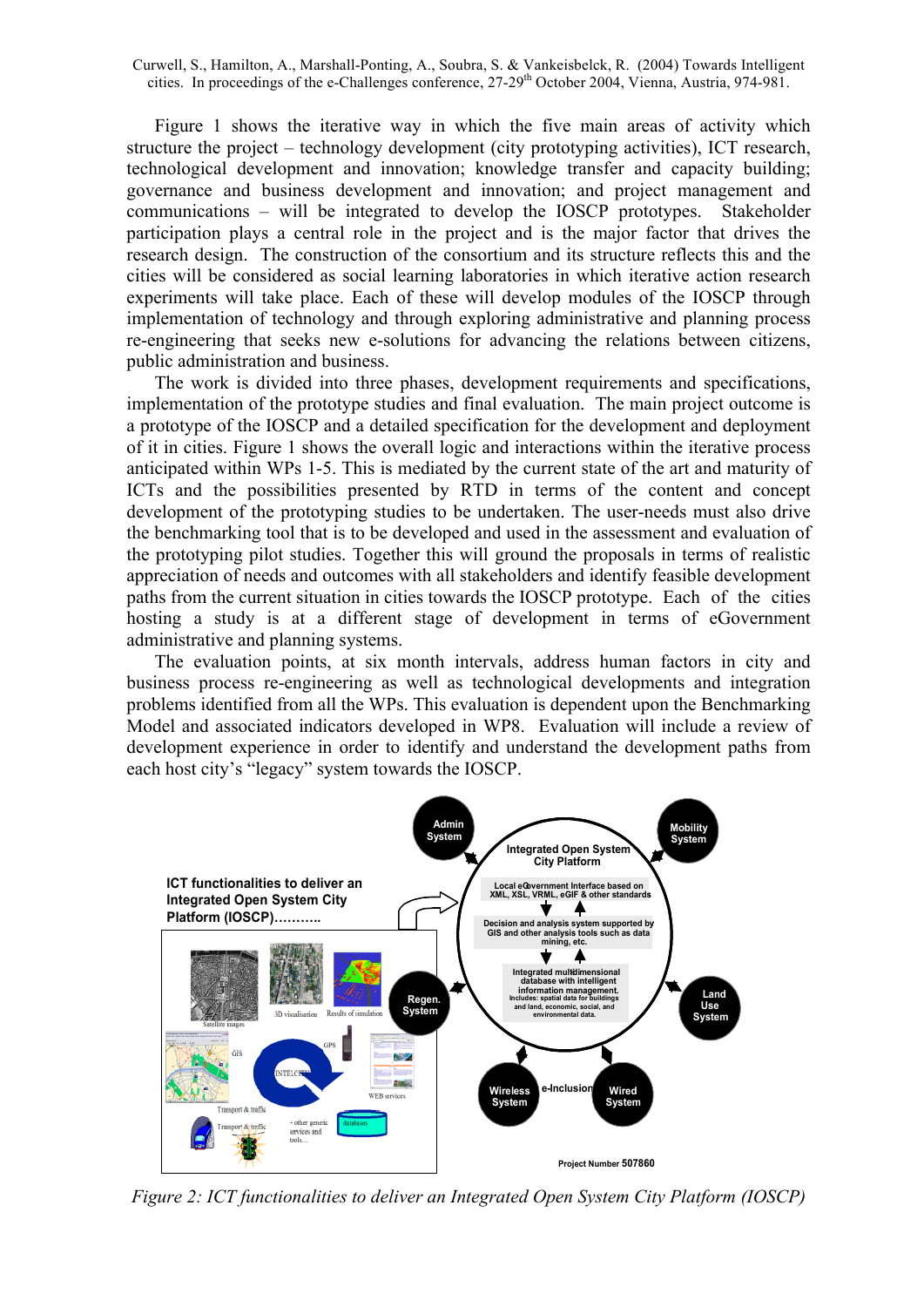# **4. Technology Description**

The project will link local e-Government interfaces based on XML, XSL, URML, eGIF and other standards with decision and analysis systems using GIS and other analysis tools such as data mining supported by an integrated multi-dimensional database with intelligent information management. This will form the IOSCP - an Integrated open-system city platform. In this interoperability questions form the main technical challenges.

The overall system architecture is based on state-of-the art technologies for multi-tier distributed architectures. Innovation lays in the way these various technologies are integrated and used to meet the end-users needs. The challenge also relates to the federation of different domains and fields of interest (represented by the "vertical applications") and integrated in the IOSCP by horizontal layers.

The system architecture proposed is based on *multi-tier distributed business components architectures (e.g. Sun's Enterprise Java Beans and OMG's CORBA Component Model) and* takes into account Intelcities end-users requirements namely:

- Services distribution. IntelCities vertical services will be distributed over the network. End users will access the applications through a web browser, Wi-Fi enabled PDA, etc. Also, the services themselves could make use of distribution (e.g. parallel super computers).
- Heterogeneous environments. Services will be developed using various languages and technologies, and that they will sometimes make use of platform-specific resources. Thus, the IntelCities integration framework need to support virtually any kind of application running on any kind of platform.
- Transversal features. The vertical applications will make use of transversal features that should be provided by the framework. These features concern IT-specific, "lowlevel services" (e.g. support for transactions, security, etc.) as well as "domain-specific facilities" (GIS, nD modelling, etc.).
- Deployment facilities. Vertical applications will be "deployed into" the IntelCities framework to be made available to end-users. That's why some procedures and tools should be available to vertical applications designers to allow easy deployment of applications (Component Deployment Toolkit).
- Scalability, Quality of Service. The IntelCities framework should improve the citizen's quality of life. What if the system crashes or provides poor performance level? This issue is crucial, and has to be considered at the earliest stage in the project. The IntelCities system needs to provide quality of service and scalability features.

The "proxy container" approach

The proposed architecture can be described as a "proxy container" that relies on containerbased environments, with the introduction of an additional level of indirection. The IOSCP needs to be able to integrate remote heterogeneous vertical services, and allow them to rely on our container to provide low-level and transversal features. The idea is to represent the services in a container, allowing them to make use of container-provided features, and let the services run remotely.

All IntelCities vertical applications/services could then run somewhere on the network and publish their API, with no considerations for the underlying implementation, and be represented by a "proxy" in the IOSCP. The proxy would be the only gateway to the service, and would handle security, transactions and so on.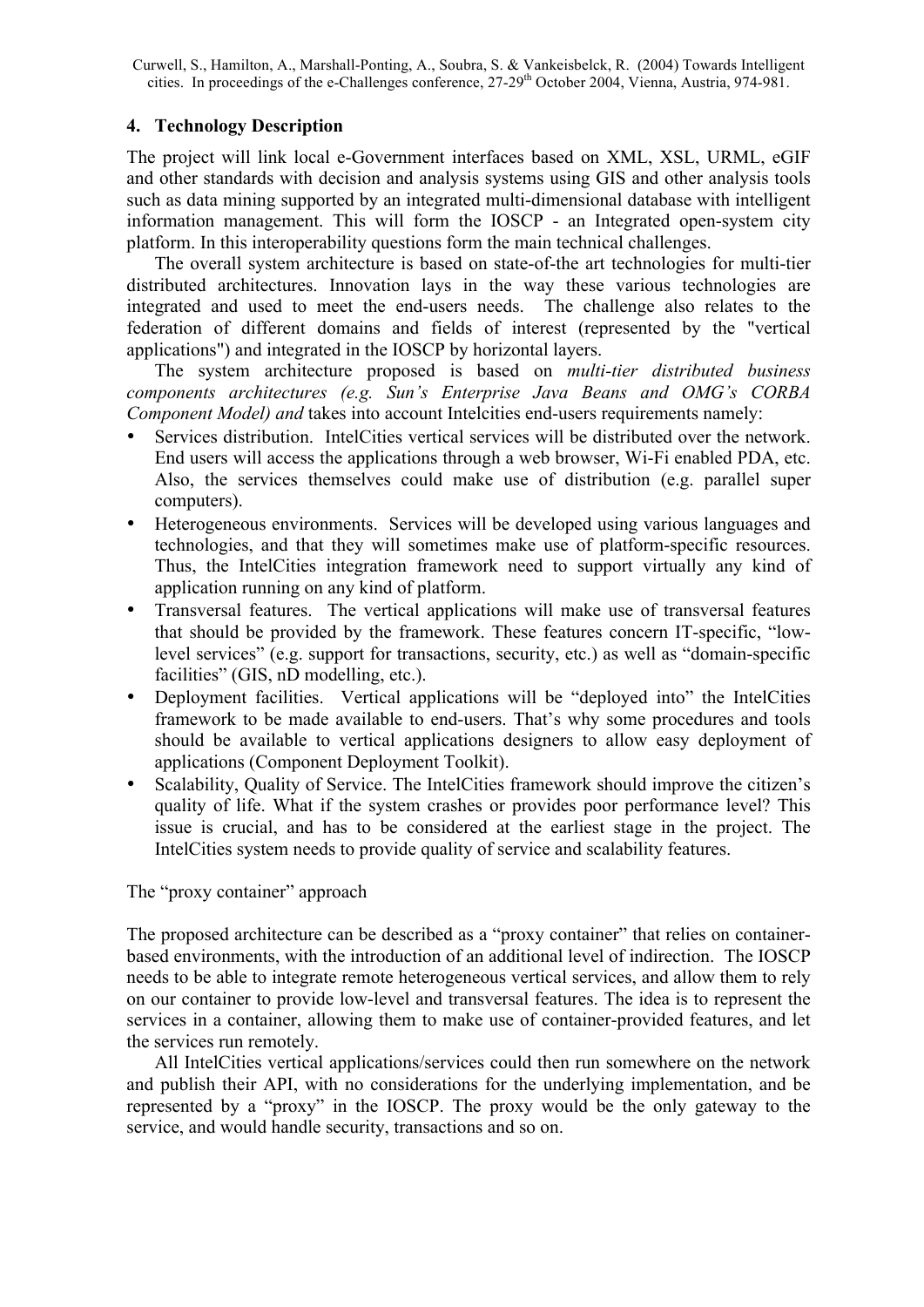

*Figure 3: proxy container – the big picture*

In figure 3, one can see, starting from the bottom:

- The services developed in city prototypes (grey boxes). They are running on different platforms, and implemented using various programming languages. Nevertheless, they all have a common "property": they expose their business methods through an interface. The implementation is encapsulated in a non-intrusive way under this interface, and no one needs to know what's going on below. The three interfaces may of course be different since they address different business domains. What is common is that they are all expressed using a common standard interface definition language (e.g. IDL, WSDL, etc.) which allows the container to manipulate them.
- The red arrows show invocations of the services by proxies in the container. At the moment, the only thing that has to be noticed is that these invocations should be done in some "private" and "secured" networks, enforcing that only the container can invoke them.
- The yellow box in the middle represents the container. Its role is to manage the proxies for each service and allow their invocation by client applications. It also provides the proxies with transversal features.
- The three boxes in the container represent the proxies. Each service proxy exposes the service's interface itself to the outside world (client applications). This allows the client to use the proxy as if it was the service itself, transparently. The proxy will handle the calls from the clients and react in consequence. It could do security checks before the real method is invoked, start/end transactions, etc. The code for doing this is not in the service, but in the proxy, therefore this specific code is in no way intrusive in the code of the service itself. Last but not least, access policies to some of the transversal features could be done declaratively at deploy-time, "à la EJB!" The code of the proxy itself is not hand-written but is generated by container-provided tools (i.e. Component Deployment Toolkit).
- Last (upper) level is where client applications come into the scene. These end-user applications could be web-based (accessed through a web browser), running on PDAs or whatever. They are "client" applications in the sense that they use the services (transparently through their proxies) of the IntelCities framework. Typically, these applications will be Graphical User Interfaces and more generally they will concern the presentation layer of multi-tier applications, business logic and resources being handled by the service itself.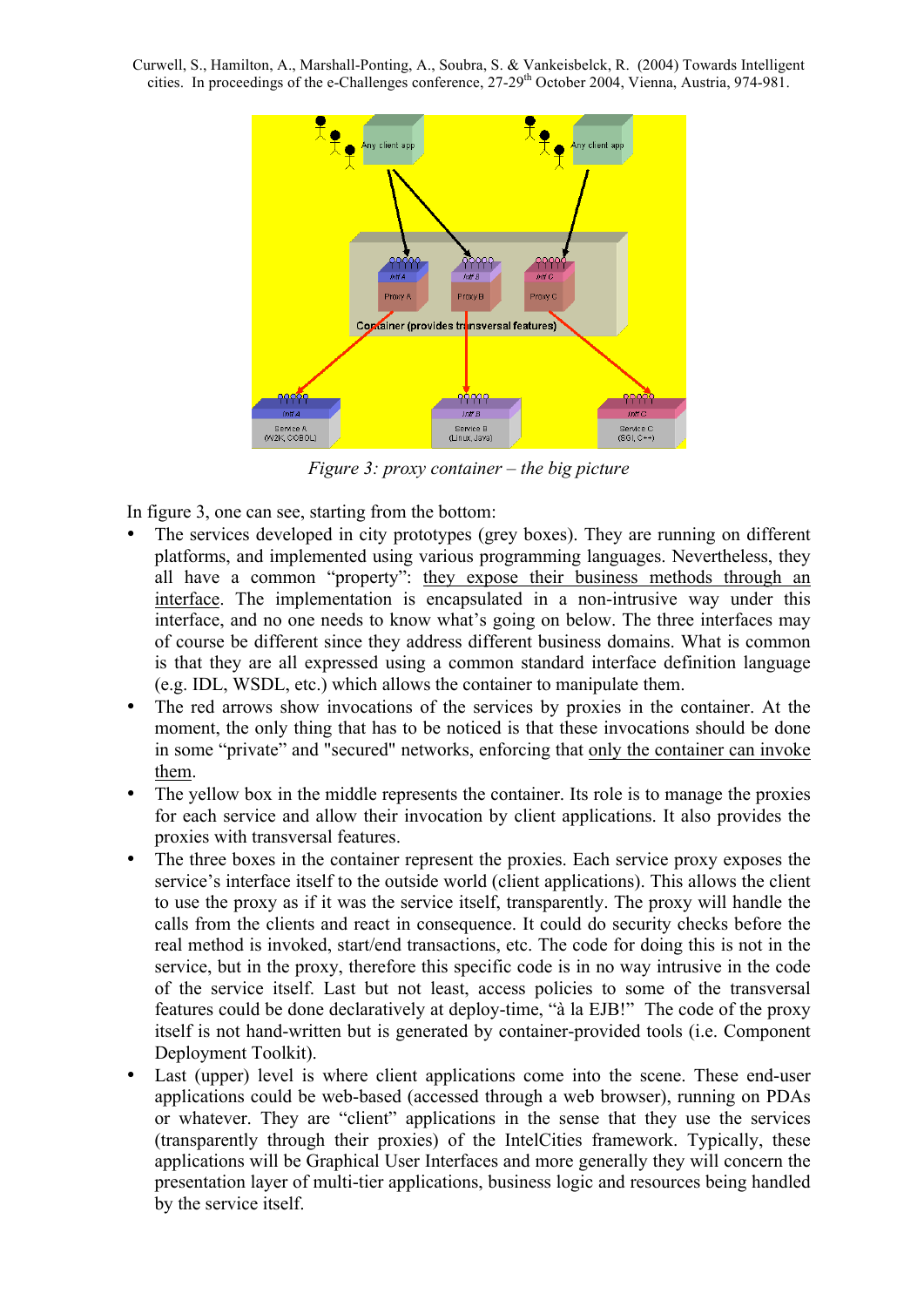#### **5. Developments**

As already explored in the methodology section above the project will carry out a number of prototyping studies as shown in Table 1. Due to limited space the development of one of these – No. 5 e-Regeneration (the Manchester case) is explored in more detail below.

| <b>WP</b>                        | Main City  | <b>Main Focus</b>                                                                | <b>ICT</b> Platform &                                      | Main                                                                              | Anticipated                                                                               |
|----------------------------------|------------|----------------------------------------------------------------------------------|------------------------------------------------------------|-----------------------------------------------------------------------------------|-------------------------------------------------------------------------------------------|
|                                  | location   |                                                                                  | Development                                                | <b>Ouestions</b>                                                                  | <b>Outcomes</b>                                                                           |
| 1. e-Admin                       | Marseille  | Nature and<br>provision of Local<br>Administrative<br><b>Services</b>            | <b>Enhanced Web</b><br>systems and<br>formats              | Future<br>possibilities of<br>advance web<br>based services                       | Development and<br>migration routes<br>from existing web<br>services                      |
| 2a e-Inclusion                   | Siena      | New and more                                                                     | Technical                                                  | Steps towards                                                                     | Detailed                                                                                  |
| (wired)                          |            | inclusive ways of<br>working $-$<br>expanding use of<br>existing wired<br>system | enhancement of<br>existing broadband<br>multi-media system | expanding use<br>and e-<br>participation                                          | understanding of<br>economics and use<br>factors of TV/set-<br>top-box<br>potentialities. |
| 2b e-Participation<br>(wireless) | Helsinki   | Initial community<br>experiments via<br>mobile interaction                       | Development of<br>mobile devices and<br>software           | Role of mobile<br>interfaces in local<br>participation                            | Preliminary<br>understanding of<br>mobile devices for<br>e-participation                  |
| 3. e-Mobility &                  | Rome &     | Real-time mobility                                                               | Technical                                                  | Possibilities+                                                                    | Understanding of                                                                          |
| <b>Transport</b>                 | Leicester  | information services                                                             | integration of<br>transport<br>information<br>systems      | functionality of<br>mobility<br>information<br>service                            | technical<br>integration<br>problems and<br>solutions                                     |
| 4 e-Land Use                     | Dresden +  | e-Broker land use                                                                | Integration of and                                         | Development                                                                       | Understanding                                                                             |
| <b>Information</b>               | others     | information system                                                               | open access to GIS<br>systems and data.                    | towards open GIS<br>system(s)                                                     | role and potential<br>of urban GIS                                                        |
| 5 e-Regeneration                 | Manchester | e-planning<br>(Inclusive strategic<br>planning and<br>development<br>control)    | Integrating nD data<br>bases + GIS/VR $&$<br>Internet      | Appropriate<br>systems and ways<br>of working for<br>community<br>decision-making | Development of<br>stakeholder<br>ownership of<br>plans and<br>programmes                  |

*Table 1: Nature of the prototyping studies in WPs 1-5.*

#### *Manchester Prototype*

From the perspective of Intelcities there are 2 significant factors in the Manchester experience. Firstly, Manchester has a long and strong tradition of support for the non statutory sector and encourages community involvement. The means of undertaking community engagement and the success of these initiatives has varied but it is politically encouraged. Secondly there is an equally strong tradition of supporting the use of ICT in business and community development. This goes back over 13 years with the launch of the Manchester Host – the UK's first ever public access integrated email, bulletin board and online database service in 1991, through the launch of the Electronic Village Halls in 1992, the Manchester Community Information Network in 1994 and the Manchester Digital Development Agency (MDDA) in 2003.

Workpackage 5 in Intelcities focuses on urban regeneration in Manchester as it relates to the post industrial city moving into the knowledge economy. Whilst it encompasses different elements of regeneration including physical, social and economic aspects and their interdependencies, the primary aim is to assess how emerging technologies can be configured to support the elements of regeneration. Manchester has produced a Regeneration Statement [2] which places the council policy within a strategic framework and explains how that policy will be executed.

The regeneration framework takes a holistic approach, encompassing relatively rapid and large-scale change across the physical, economic and social landscape of an area.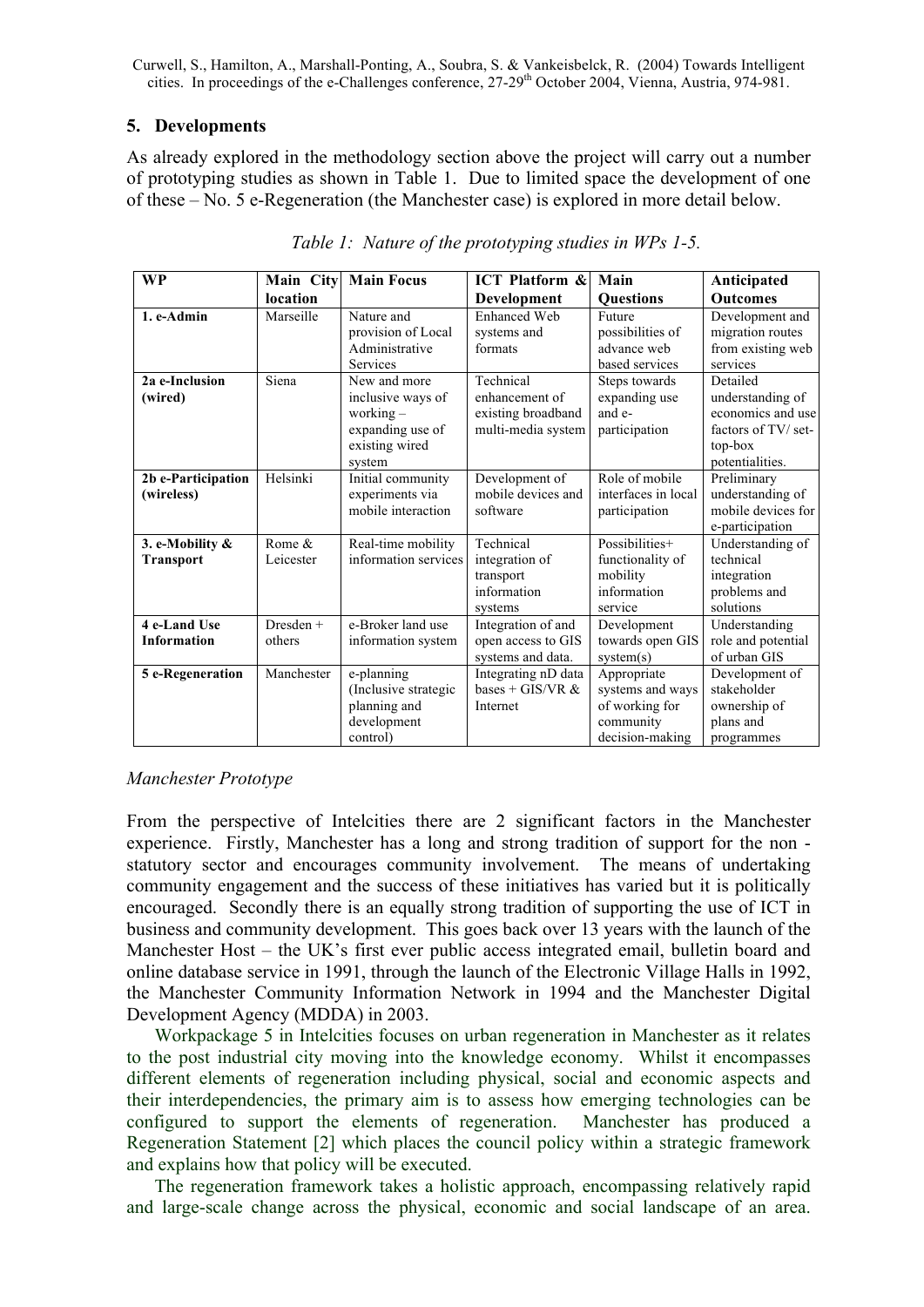Potentially there are multiple impacts to factor into any decision-making structure and a range of issues to be addressed in developing regeneration programs and evaluating their success. Thus involving stakeholders in the decision-making process is a challenge. Within the regeneration workpackage systems will be designed and tested to support stakeholder decision-making with a particular emphasis on the support of citizens. Issues such as strategic planning, development planning and accessibility are also being addressed.

Development planning is both an analytical and visual process. Also there is a need for communication within the design team and between the design team and all other stakeholders. These requirements can be met by systems that closely link analytical modelling (based on GIS technology) and visual modelling (based on VR technology) and are accessible over the internet. In research work over the last 6 years at the University of Salford a system has been specifically designed to support public participation in urban planning via the internet by integrating VR and GIS technologies. The prototype study involves the deployment of this system in a regeneration area in East Manchester.



*Figure 4: GIS and VR integrated and delivered over the Internet*

Detailed 3D information from existing buildings will also be captured using 3D laser scanning equipment (side LIDAR). This will be used to create highly realistic virtual environments for the display of sensitive areas, typically around historic buildings. 3D scanning can also provide detailed information about the interior of a building to allow a new approach to planning refurbishment of individual buildings.

Strategic planning systems for the City will be provided by Manchester University and will incorporate aspects considered important by the City. The model will be used to predict possible city futures. In the accessibility part of the workpackage Manchester city will be working with CISCO to identify and evaluate technological solutions to support social and economic inclusion within regeneration areas covering:

- access in the home (via PC and iDTV)
- access points and devices in community locations

## **6. Business Benefits and Conclusions**

In order to address these challenges the project brings together 18 cities, led by Manchester and Siena, with 20 ICT companies including Nokia and CISCO and 36 research groups to